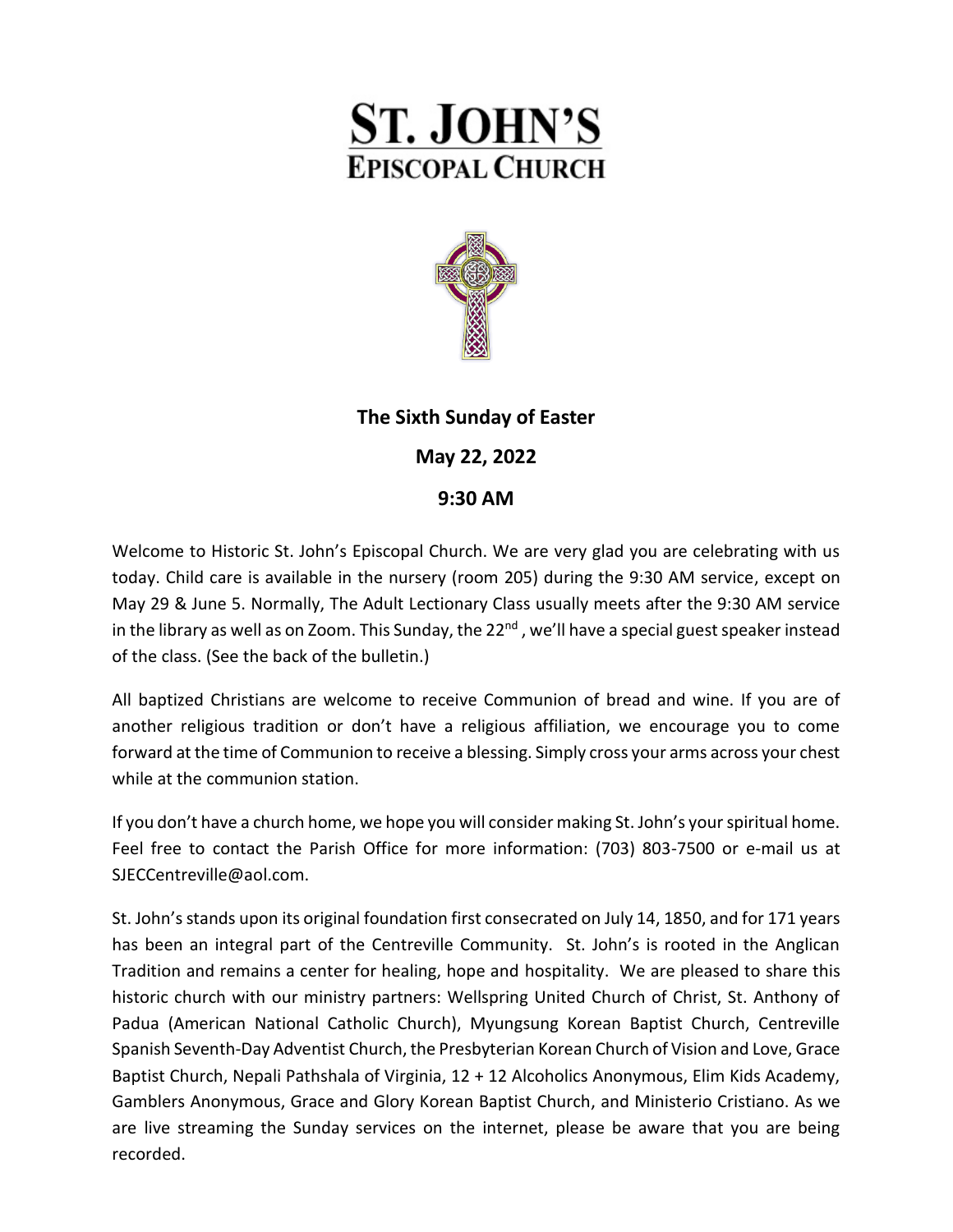# **Holy Eucharist: Rite II The Word of God**

The Prelude The Processional Hymn: 292, "O Jesus, crowned with all renown" *Kingsfold* The Opening Acclamation *The Book of Common Prayer*, p. 355 The Collect for Purity **p. 355** The Gloria: 417, "This is the feast of victory for our God" *Festival Canticle* The Collect of the Day: p. 225

O God, you have prepared for those who love you such good things as surpass our understanding: Pour into our hearts such love towards you, that we, loving you in all things and above all things, may obtain your promises, which exceed all that we can desire; through Jesus Christ our Lord, who lives and reigns with you and the Holy Spirit, one God, for ever and ever. Amen.

### The First Lesson: Acts 16:9-15

During the night Paul had a vision: there stood a man of Macedonia pleading with him and saying, "Come over to Macedonia and help us." When he had seen the vision, we immediately tried to cross over to Macedonia, being convinced that God had called us to proclaim the good news to them.

We set sail from Troas and took a straight course to Samothrace, the following day to Neapolis, and from there to Philippi, which is a leading city of the district of Macedonia and a Roman colony. We remained in this city for some days. On the sabbath day we went outside the gate by the river, where we supposed there was a place of prayer; and we sat down and spoke to the women who had gathered there. A certain woman named Lydia, a worshiper of God, was listening to us; she was from the city of Thyatira and a dealer in purple cloth. The Lord opened her heart to listen eagerly to what was said by Paul. When she and her household were baptized, she urged us, saying, "If you have judged me to be faithful to the Lord, come and stay at my home." And she prevailed upon us.

The Psalm: 67, said responsively by half-verse p. 675

### The Second Lesson: Revelation 21:10, 22-22:5

In the spirit the angel carried me away to a great, high mountain and showed me the holy city Jerusalem coming down out of heaven from God. I saw no temple in the city, for its temple is the Lord God the Almighty and the Lamb. And the city has no need of sun or moon to shine on it, for the glory of God is its light, and its lamp is the Lamb. The nations will walk by its light, and the kings of the earth will bring their glory into it. Its gates will never be shut by day-- and there will be no night there. People will bring into it the glory and the honor of the nations. But nothing unclean will enter it, nor anyone who practices abomination or falsehood, but only those who are written in the Lamb's book of life. Then the angel showed me the river of the water of life, bright as crystal, flowing from the throne of God and of the Lamb through the middle of the street of the city. On either side of the river is the tree of life with its twelve kinds of fruit, producing its fruit each month; and the leaves of the tree are for the healing of the nations. Nothing accursed will be found there any more. But the throne of God and of the Lamb will be in it, and his servants will worship him; they will see his face, and his name will be on their foreheads. And there will be no more night; they need no light of lamp or sun, for the Lord God will be their light, and they will reign forever and ever.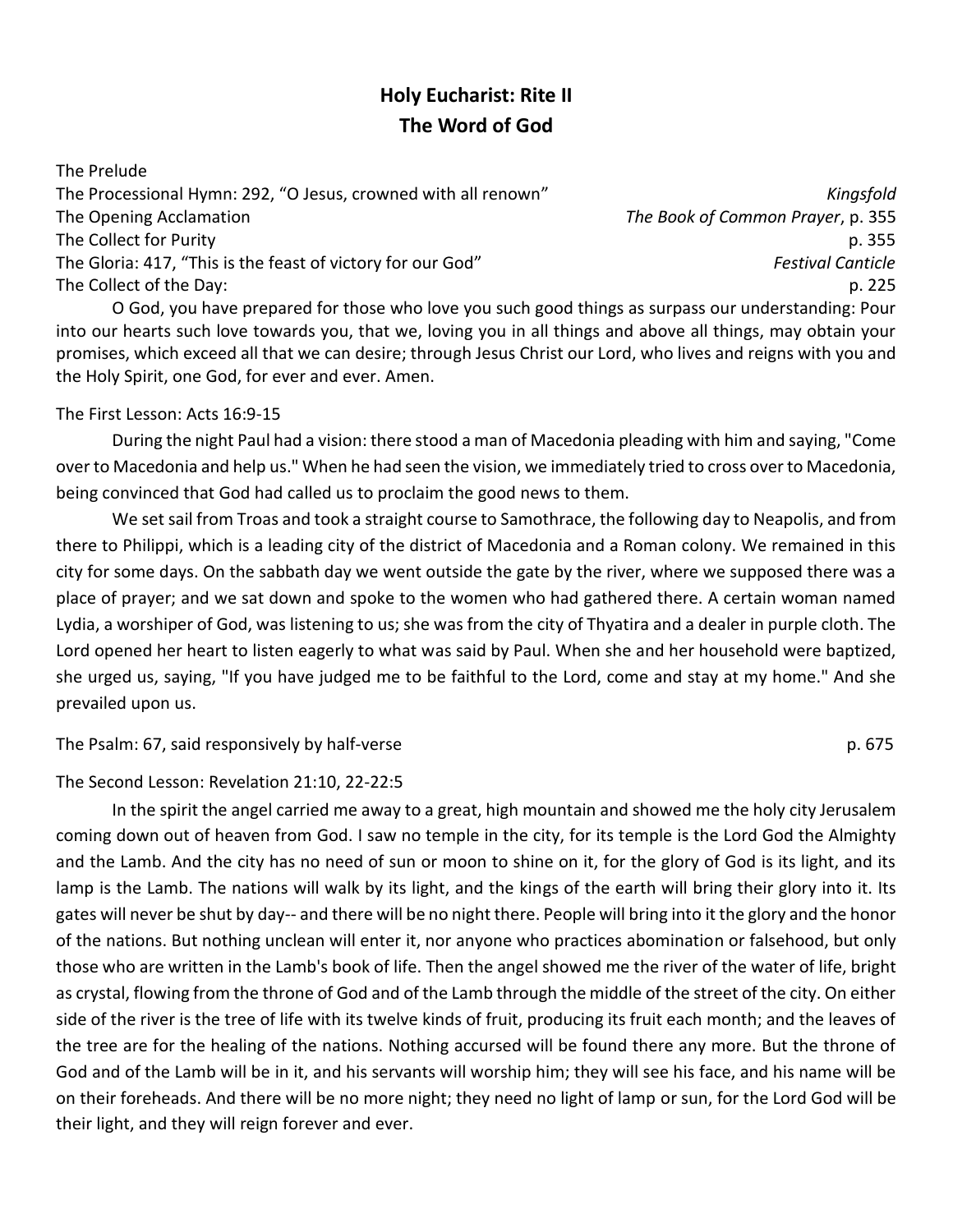The Gospel Hymn: 513, vs 1 & 2, "Like the murmur of the dove's song*" Bridegroom*

The Gospel: John 14:23-29

Jesus said to Judas (not Iscariot), "Those who love me will keep my word, and my Father will love them, and we will come to them and make our home with them. Whoever does not love me does not keep my words; and the word that you hear is not mine, but is from the Father who sent me.

"I have said these things to you while I am still with you. But the Advocate, the Holy Spirit, whom the Father will send in my name, will teach you everything, and remind you of all that I have said to you. Peace I leave with you; my peace I give to you. I do not give to you as the world gives. Do not let your hearts be troubled, and do not let them be afraid. You heard me say to you, `I am going away, and I am coming to you.' If you loved me, you would rejoice that I am going to the Father, because the Father is greater than I. And now I have told you this before it occurs, so that when it does occur, you may believe."

| The Gospel Hymn: 513, vs 3, "Like the murmur of the dove's song"                                                                           | <b>Bridegroom</b>          |
|--------------------------------------------------------------------------------------------------------------------------------------------|----------------------------|
| The Sermon: The Rev. Philene Ware Dunn                                                                                                     |                            |
| After the sermon, a moment of silence is observed. Please remain seated.                                                                   |                            |
| The Nicene Creed [stand]<br>The Prayers of the People, form III [kneel]<br>The Confession of Sin & Absolution<br>The Peace [stand]         | p. 358<br>p. 387<br>p. 360 |
| The Celebration of Holy Communion                                                                                                          |                            |
| The Offertory                                                                                                                              |                            |
| The Offertory Sentence [sit]                                                                                                               |                            |
| The Doxology - Hymn: 380, verse 3, "Praise God, from whom all blessings flow"                                                              |                            |
| The Great Thanksgiving                                                                                                                     |                            |
| Eucharistic Prayer: B [stand]                                                                                                              | p. 367                     |
| Sanctus: S125, "Holy, holy, holy, Lord"                                                                                                    |                            |
| The Lord's Prayer                                                                                                                          | p. 364                     |
| The Breaking of the Bread                                                                                                                  |                            |
| The Fraction Anthem: S161, "Lamb of God"                                                                                                   | Agnus Dei                  |
| The Invitation to Communion                                                                                                                | p. 365                     |
| The Communion Hymn: 455, "O love of God, how strong and true"                                                                              | <b>Dunedin</b>             |
| The Post Communion Prayer of Thanksgiving                                                                                                  | p. 365                     |
| The Blessing                                                                                                                               |                            |
| The Announcements                                                                                                                          |                            |
| The Recessional Hymn: 405, "All things bright and beautiful"                                                                               | Royal Oak                  |
| The Dismissal                                                                                                                              |                            |
| The Postlude                                                                                                                               |                            |
| The altar flowers are given to the glory of God,<br>red is louise monetary of Charlette Anno Didloy, by Craig Cteresiaish and Nite America |                            |

*and in loving memory of Charlotte Anne Ridley, by Craig Staresinich and Nita Amar.*

We welcome the Rev. Philene Ware Dunn, who is serving as the supply clergyperson through July 31. Philene and her husband live in Vienna. In addition to supply work, she provides an online ministry of bible study and other forums.